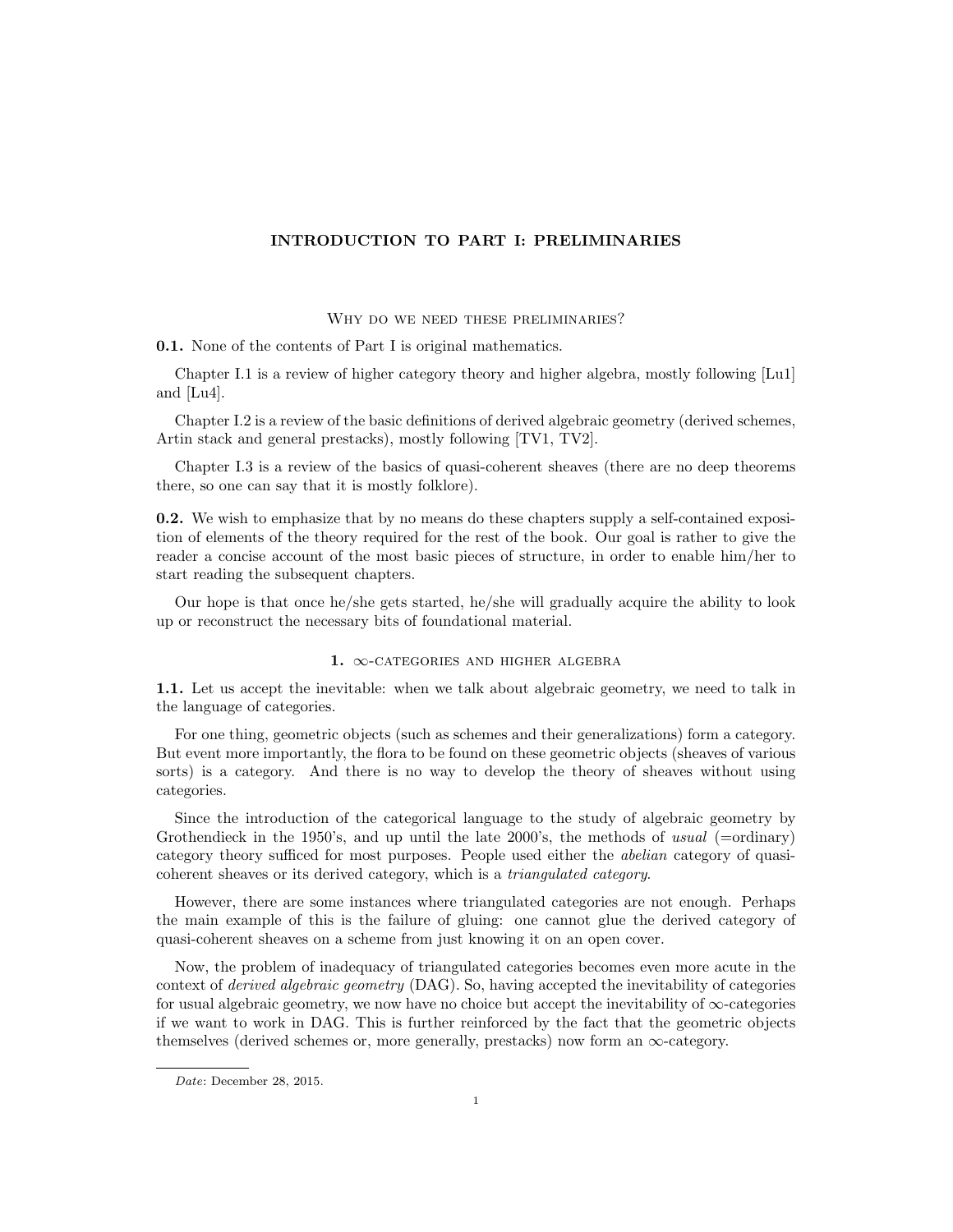**1.2.** In [Chapter I.1, Sects. 1 and 2] we give a concise review of the basics of  $\infty$ -categories.

We mostly focus on the syntax: how to use the language of  $\infty$ -categories. In other words, the reader does not have to be familiar with a particular model for  $\infty$ -categories, be it topological categories, simplicial categories, or the model that finally won the day–Joyal's quasi-categories, put into action by Lurie in [Lu1].

We introduce the key notions of Cartesian/coCartesian fibration, Yoneda, limit/colimit, cofinality, left/right Kan extension, adjunction for functors.

1.3. In [Chapter I.1, Sects. 3 and 4] we give the first taste of *higher algebra*. We introduce the notions of monoidal  $\infty$ -category and of associative algebra inside a monoidal  $\infty$ -category. We also introduce the corresponding commutative notions.

We also introduce the corresponding notions of module (that is, a module category for a given monoidal  $\infty$ -category, and the notion of module for an associative algebra).

We then proceed to the discussion of duality. We discuss the notion of left/right dualizability of an object in a monoidal  $\infty$ -category, and the related notion of dualizability of left/right module over an algebra.

**1.4.** In [Chapter I.1, Sects. 5, 6, 7] we discuss the notion of stable  $\infty$ -category.

Stable  $\infty$ -categories are the higher categorical replacement of triangulated categories, i.e., this is where we really do algebra.

An operation that will play a key role in the book is that of Lurie tensor product of (cocomplete) stable  $\infty$ -categories, that gives the totality of the latter, denoted, 1-Cat $_{\text{cont}}^{\text{St,coempl}}$  a structure of symmetric monoidal  $\infty$ -category.

**1.5.** In [Chapter I.1, Sects. 8 and 9] we supply a framework for "really doing algebra":

We talk about (symmetric) monoidal stable ∞-categories, i.e., associative (resp., commutative) algebra objects in the symmetric monoidal category  $1$ -Cat<sup>St</sup>,<sup>cocmpl</sup>.

1.6. Finally, in [Chapter I.1, Sect. 10] we introduce the notion of DG category, i.e., a DG category that is equipped with a linear structure over a given ground field k.

## 2. Basics of derived algebraic geometry

In [Chapter I.2] we start our discussion of derived algebraic geometry proper, i.e., we introduce the  $\infty$ -category of the corresponding geometric objects.

**2.1.** We start with the category of  $(\text{derived})^1$  affine schemes over k, denoted Sch<sup>aff</sup>, which is, by definition, the category opposite to that of *connective commutative DG algebras over k*.

In [Chapter I.2, Sect. 1] we introduce the most general class of geometric objects: prestacks. The  $\infty$ -category of the latter is simply that of functors

 $(Sch^{aff})^{op} \to Spc,$ 

where Spc is the  $\infty$ -category of spaces (a.k.a.  $\infty$ -groupoids). I.e., a prestack is just something that has a Grothendieck functor of points.

All other geometric objects that we will consider (schemes, Artin stacks, etc.) will be prestacks. That is, for example, a scheme (resp., Artin stack) will be a prestack with certain properties (as opposed to additional pieces of structure).

<sup>1</sup>Henceforth the adjective 'derived' will be dropped, because everything will be derived.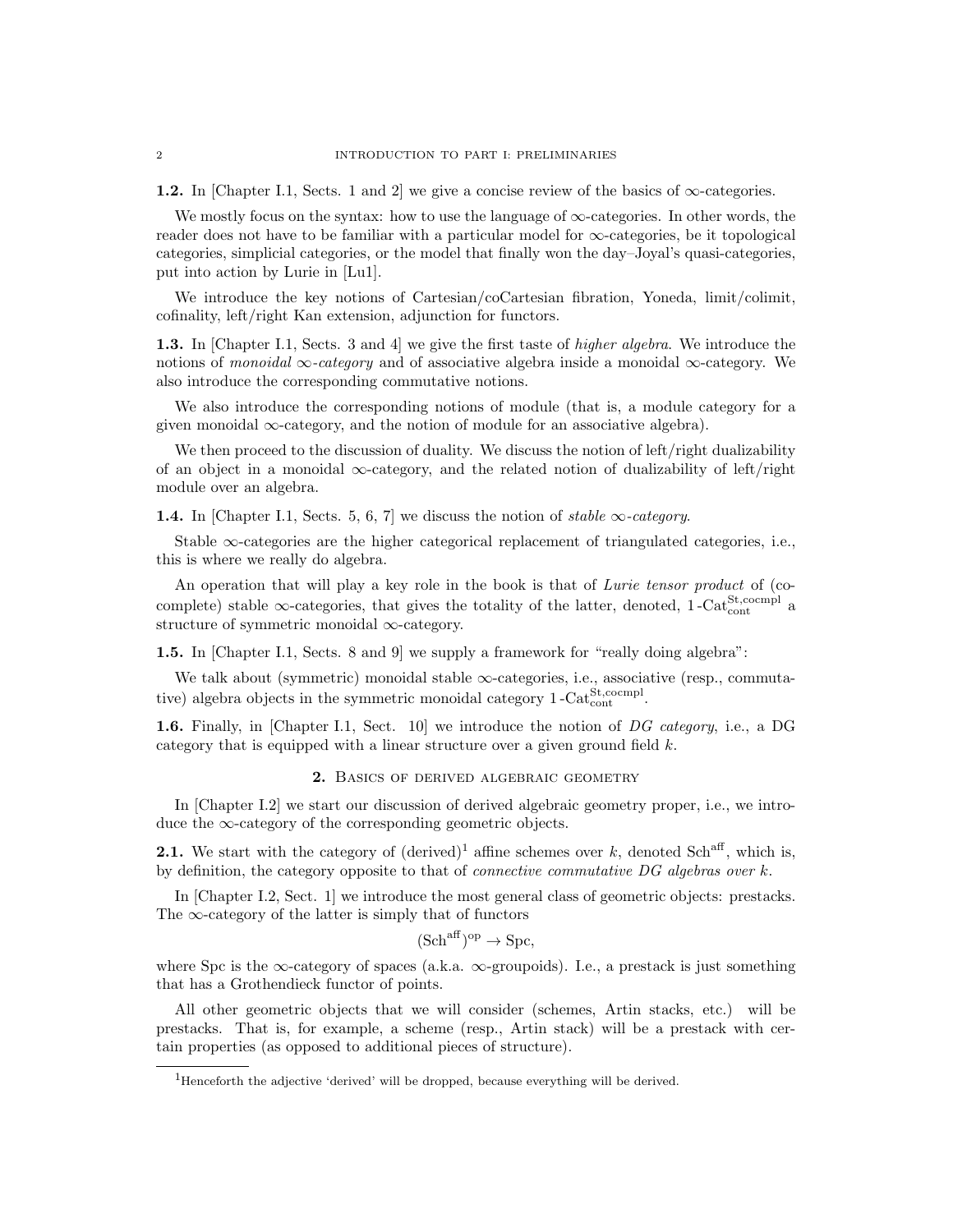In later Chapters of the book we will be interested in yet another class of prestacks– indschemes.

2.2. In [Chapter I.2, Sect. 2] we will introduce the descent condition with respect to the Zariski, ´etale or faithully flat topology. We call prestacks that satisfy the descent condition stacks.

We study how the descent condition interacts with the basic properties that a prestack can possess (such as being locally of finite type).

2.3. In [Chapter I.2, Sect. 3] we introduce what is, arguably, the main object of study in derived algebraic geometry: (derived) schemes.

According to what was said above, we do not introduce schemes as locally ringed spaces. Rather, we define schemes as prestacks that admit an open covering by affine schemes.

**2.4.** In [Chapter I.2, Sect. 4] we introduce the hierarchy of k-Artin stacks,  $k \geq 0$ . We should say that we call a  $k$ -Artin stack for a particular  $k$  may diverge from elsewhere in the literature (for example, for us, a 0-Artin stack is a stack that is a (possibly infinite) disjoint of affine schemes). However, the union over all k produces the same class of objects. The advantage of our particular system of definitions is that it makes inductive proofs of various properties of k-Artin stacks very simple.

We should also point out that from the point of view of our hierarchy of  $k$ -Artin stacks, schemes are a red herring. They are more general than 0-Artin stacks, but are a tiny particular case of 1-Artin stacks.

## 3. Quasi-coherent sheaves

In [Chapter I.3] we introduce what is perhaps the main object of study of (derived) algebraic geometry: quasi-coherent sheaves.

3.1. In [Chapter I.3, Sect. 1] we start with the functor

$$
\text{QCoh}_{\text{Sch}^{\text{aff}}}^* : (\text{Sch}^{\text{aff}})^{\text{op}} \to \text{DGCat}_{\text{cont}}, \quad S = \text{Spec}(A) \rightsquigarrow A \text{-mod}, \quad (S' \xrightarrow{f} S) \rightsquigarrow f^*.
$$

We apply the procedure of right Kan extension along the (Yoneda) embedding Sch<sup>aff</sup>  $\rightarrow$ PreStk and thus obtain a functor

$$
\operatorname{QCoh}\nolimits^*_\operatorname{PreStk}\nolimits : (\operatorname{PreStk}\nolimits)^{\operatorname{op}\nolimits} \to \operatorname{DGCat}\nolimits_{\operatorname{cont}\nolimits}.
$$

Thus, for any prestack  $\mathcal Y$  we have a well-defined DG category  $QCoh(\mathcal Y)$  and for a morphism  $f: \mathcal{Y}' \to \mathcal{Y}$  we have a pullback functor  $f^*: \mathrm{QCoh}(\mathcal{Y}) \to \mathrm{QCoh}(\mathcal{Y}')$ .

**3.2.** Note, in particular, that if Z is a scheme, we obtain a category  $QCoh(Z)$ . This definition of QCoh of a scheme is equivalent to any other (correct) definition. However, we note that we do not approach it via first considering all sheaves of 0-modules in Zariski topology, and then passing to a subcategory. Instead, we directly glue  $QCoh(Z)$  from affines.

A similar feature of our definition is also present in the case of Artin stacks.